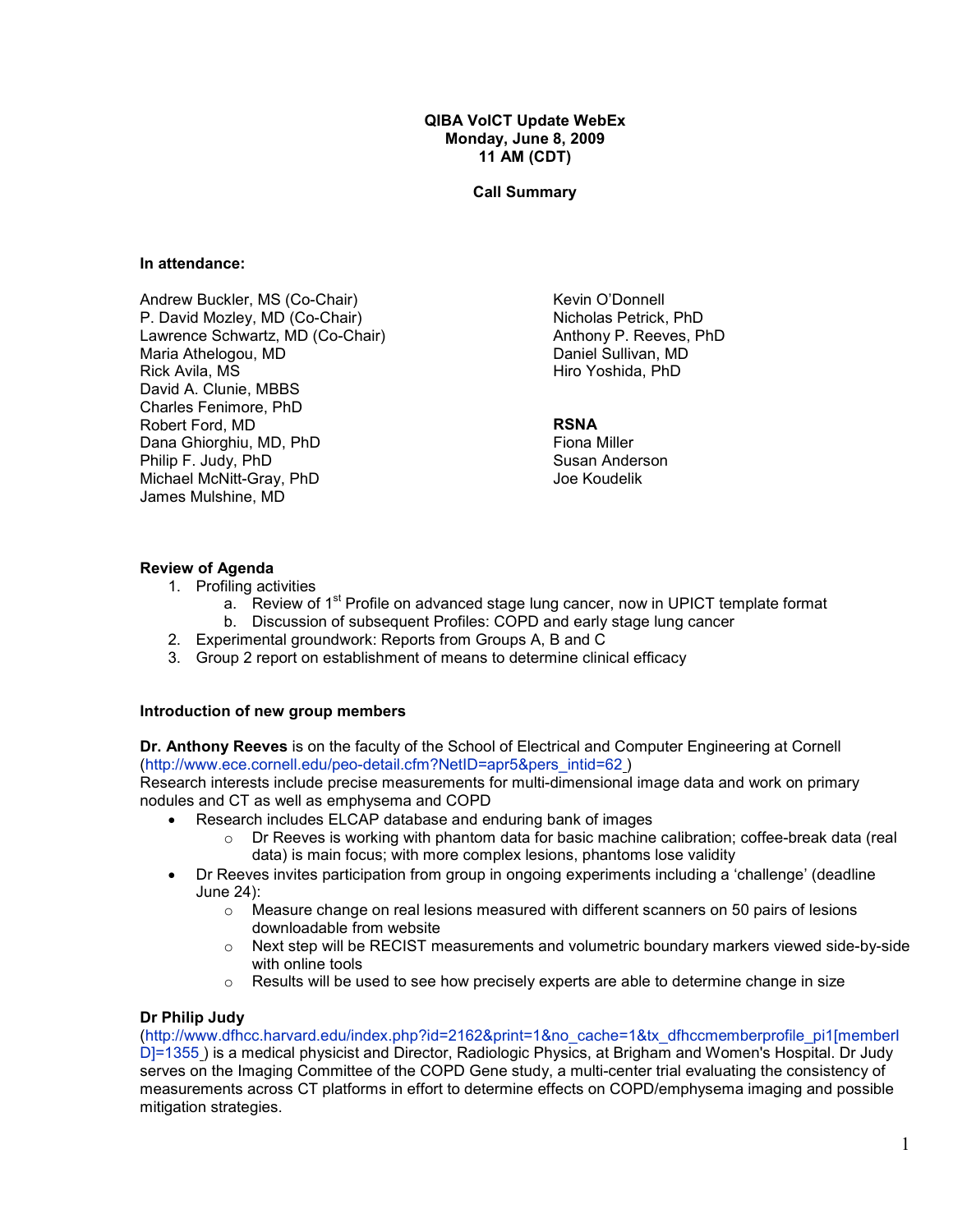## Profiling activities

• Using an iterative spiral approach with analytical groundwork and profiling activities concurrent

# Group 1A report (Dr Petrick)

- Group is using both phantom data and clinical data
- The reader study is using a subset of cases with various lesion shapes and different CT characteristics; using 1D, 2D and volumetric tool
- Working with RadPharm data; expect resolution of questions within 1-2 weeks
- Next t-con will discuss workflow which will include defining primary hypotheses, conducting analysis and charting secondary analysis on types of lesions, readers, slice thickness, etc.

## Group 1B (Dr McNitt-Gray)

- Experiment design is in place
- Dr Kim has been working on draft statistical design for IB; Drs McNitt-Gray and Kim will work closely with Dr Petrick on statistical design for Group 1A
- Dr Reeves supplied nodule size information from LIDC; consider bridging efforts between Dr Reeves and Group 1B; Dr McNitt-Gray to share 1B experimental design with Dr Reeves; feedback welcome
- MSK coffee-break data from RIDER should be available this week
- Decision not to use AVT as it is not completely developed; there is a gap in segmentation for volumetrics
	- $\circ$  Group experiment would be a good test use case for AVT, but QIBA not to wait for AVT update
	- o AVT: What works/doesn't work; please forward comments to Mr Buckler

## Group 1C (Dr Fenimore)

- Working towards a reader study with readers at RadPharm; inter-laboratory, inter-clinical study using FDA phantom with imaging on same device used by Dr Petrick
- Split protocol approach taken
	- o QIBA "general" protocol focusing on clinical response to therapy
	- o Performance based protocol focusing on resolution and noise feedback
- Will collect new images according to QIBA protocol from a range of scanners at a number of sites to determine accuracy and precision of measurements
- Finalizing imaging site list

## Discussion of formation of COPD Group

- Group structure in QIBA strengthens efforts by achieving critical mass of expertise
- VolCT committee in role of 'clearinghouse' for 'measurement science'

## Profiles

- Discussion of need for claim to address volume change
	- $\circ$  Group began with measuring volume before stating that is was possible to measure volumetric change
	- $\circ$  Intention is to move from volume to change eventually
	- o Absolute volume may be inclusion criteria for some clinical trials
	- $\circ$  Absolute volume depends on a number of different things; change is dependent on fewer things
	- Profile list to be amended to include only three: late-stage lung cancer; early-stage lung cancer; COPD
- Intention to move major efforts from 1<sup>st</sup> Profile to next Profiles
	- $\circ$  Refinement of first Profile will come with use; suggestion to test Profile and return to it in 4-8 weeks with data from testing
	- $\circ$  Determine whether 'real' values are to replace placeholder values. Pharma (Merck) has shown that existing placeholder values tend to be conservative
	- o Begin to turn focus to Early-Stage and COPD Profiles next